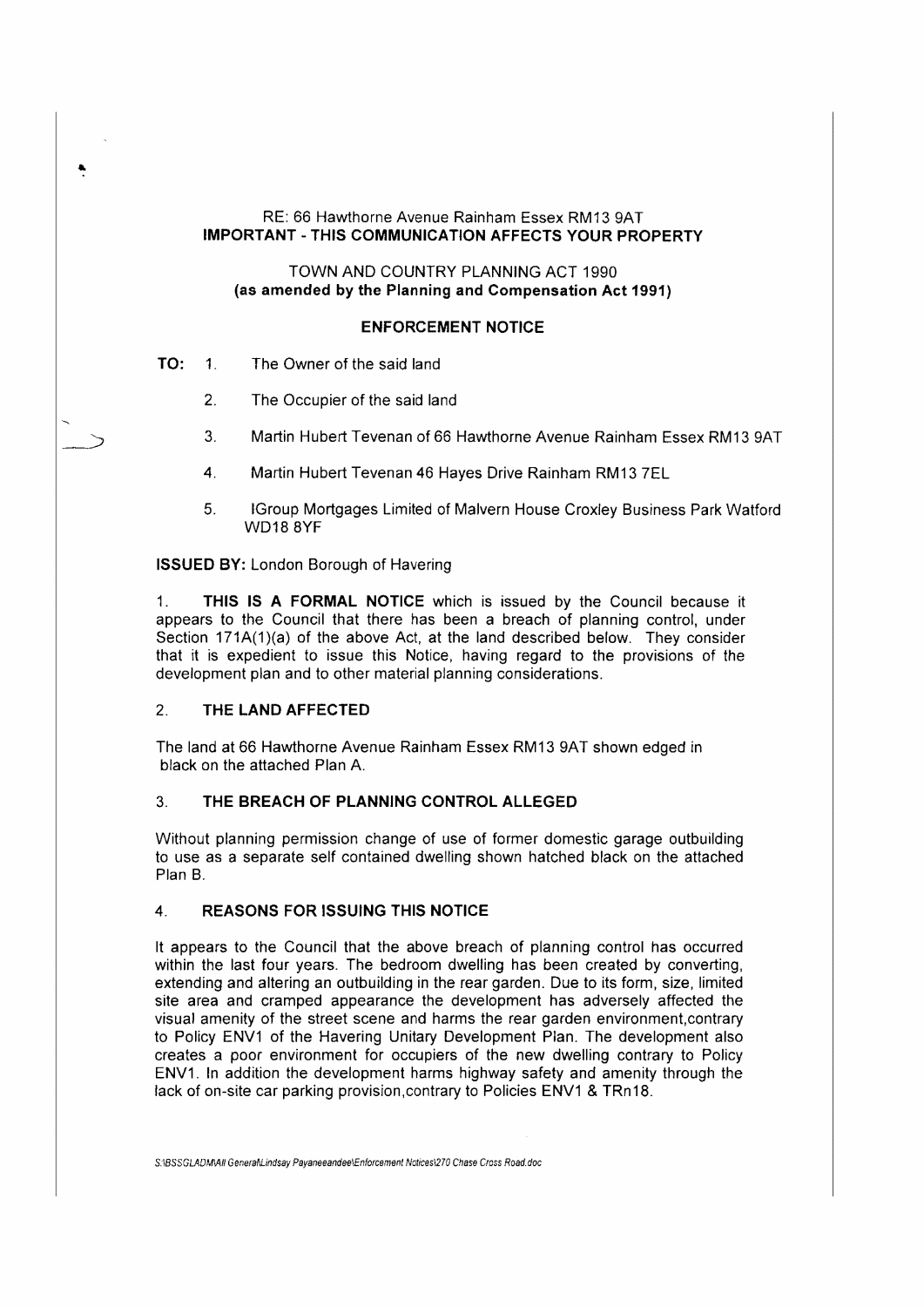# 5. **WHAT YOU ARE REQUIRED TO DO**

(i} Cease the use of the former domestic garage outbuilding to use as an independent residential dwelling

Time for compliance: three months from the effective date of this notice

(ii) Remove from the land all machinery, apparatus, equipment and installations brought onto the land in connection with the unauthorised use

Time for compliance: three months from the effective date of this notice

(iii) Return the outbuilding to domestic garage use incidental to the enjoyment of the dwelling house

Time for compliance: three months from the effective date of this notice

#### 6. **WHEN THIS NOTICE TAKES EFFECT**

This Notice takes effect on  $27<sup>th</sup>$  February 2006, unless an appeal is made against it beforehand

 ${\sf Dated} \ \mathcal{X} \ \stackrel{\mathcal{H}}{\mathcal{M}} \ \stackrel{\mathcal{H}}{\mathcal{M}} \ \ \text{and} \ \ \mathcal{M} \ \mathcal{M}$ *I f*  Signed: ; *-'r ...?~"-* , *~-'\$,,1/\_*Authorised Officer

on behalf of London Borough of Havering Town Hall Main Road Romford RM1 3BD

#### **YOUR RIGHT OF APPEAL**

You can appeal against this Notice, but any appeal must be received, or posted in time to be received, by the Secretary of State before 27<sup>th</sup> February 2006. The enclosed booklet "Enforcement Appeals - A guide to Procedure" sets out your rights. Read it carefully. You may use the enclosed appeal forms. One is for you to send to the Secretary of State if you decide to appeal. The other is for you to keep as a duplicate for your own records. You should also send the Secretary of State the spare copy of this Enforcement Notice which is enclosed.

#### **WHAT HAPPENS IF YOU DO NOT APPEAL**

If you do not appeal against this Enforcement Notice, it will take effect on  $27<sup>th</sup>$ February 2006 and you must then ensure that the required steps for complying with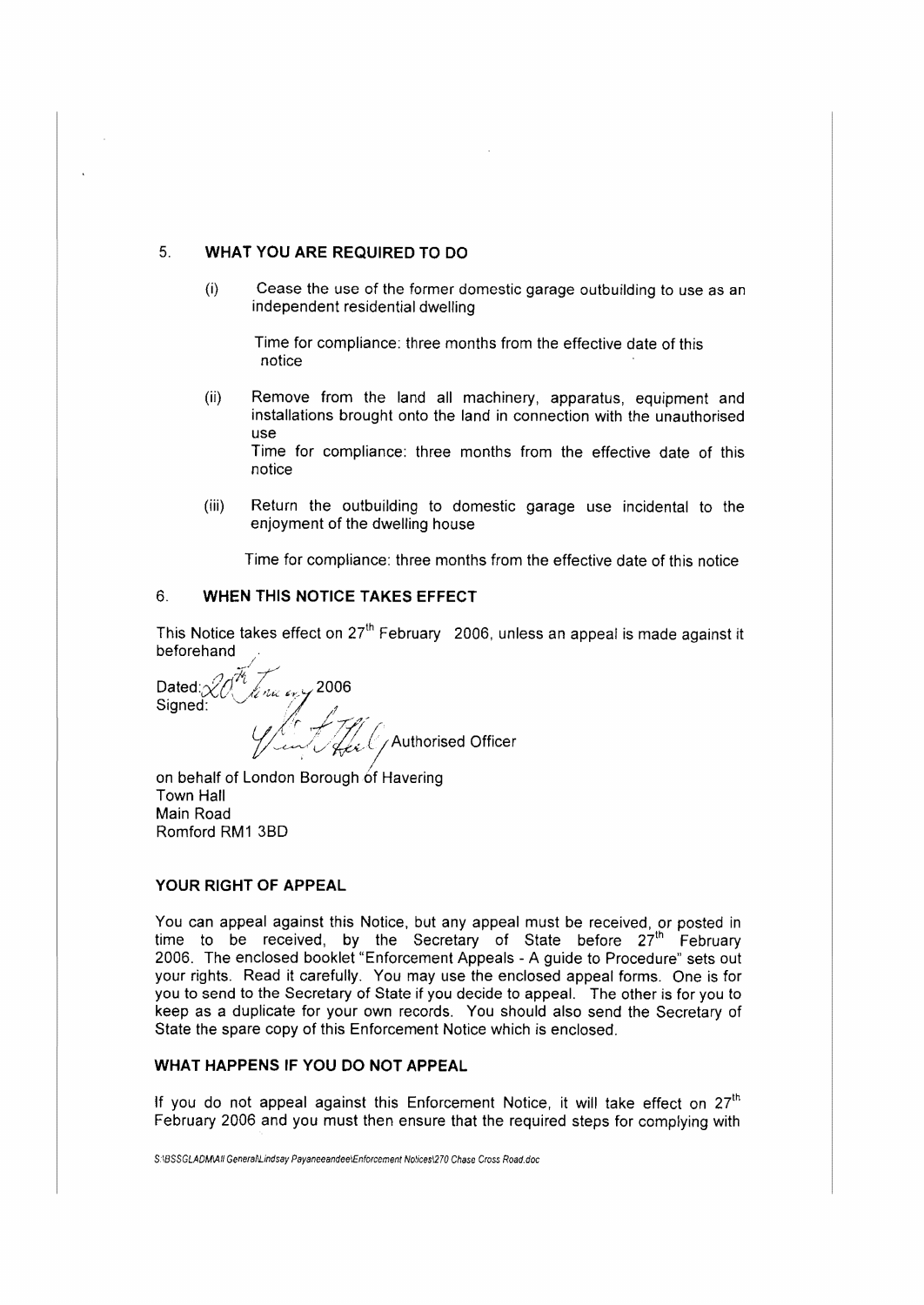it, for which you may be held responsible, are taken within the period specified in the Notice.

 $\ddot{\phantom{1}}$ 

 $\ddot{\phantom{a}}$ 

**FAILURE TO COMPLY WITH AN ENFORCEMENT NOTICE WHICH HAS TAKEN EFFECT CAN RESULT IN PROSECUTION AND/OR REMEDIAL ACTION BY THE COUNCIL.** 

S:\BSSGLADMAII GeneraNLindsay Payaneeandee\Enforcement Nolices\270 Chase Cross Road.doc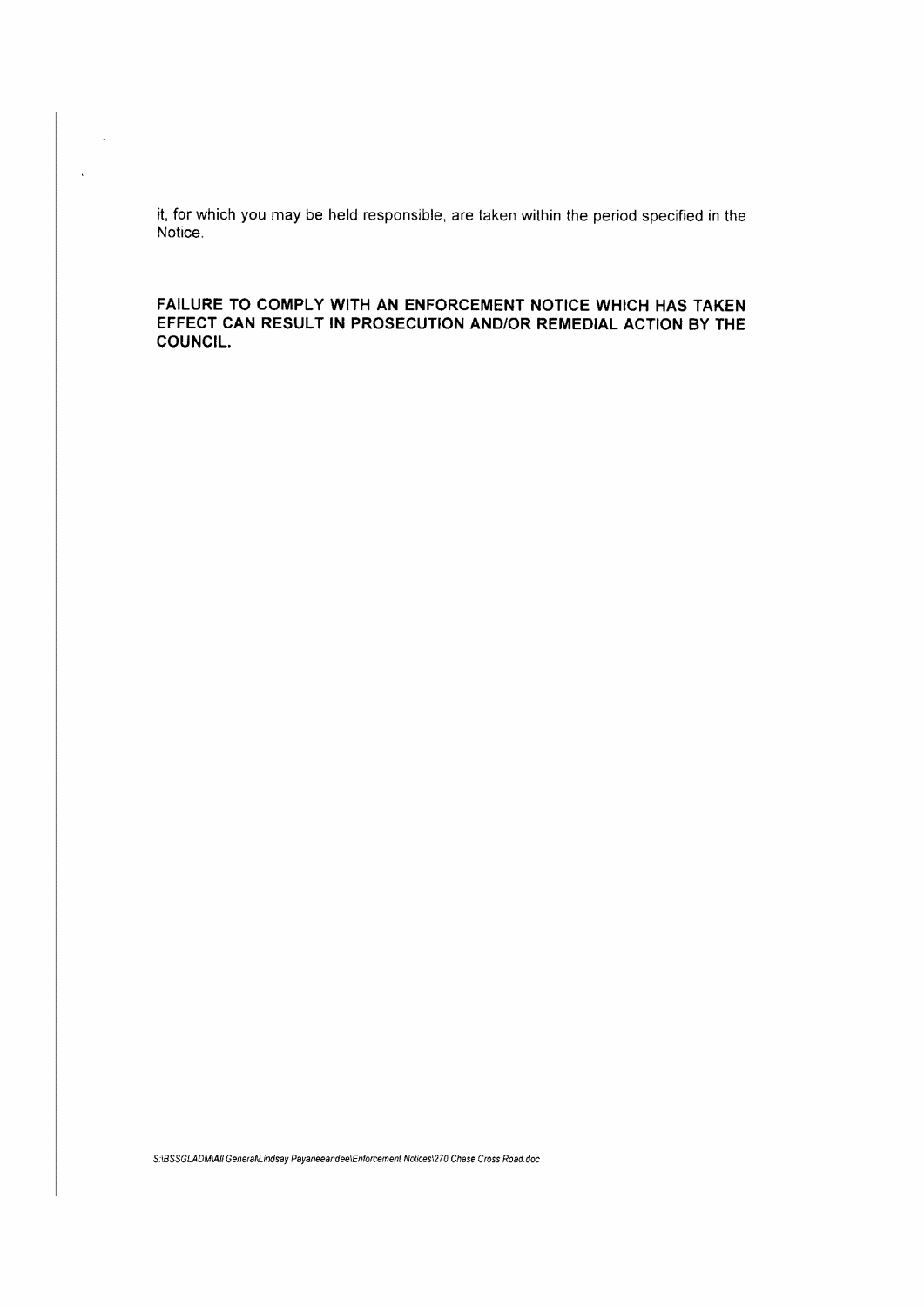## **EXPLANATORY NOTES**

### **STATUTORY PROVISIONS**

A summary of Sections 171A, 171B and 172 to 177 of the Town and Country Planning Act 1990 (as amended) is enclosed with this Notice.

### **YOUR RIGHT OF APPEAL**

You can appeal against this Notice, but any appeal must be in writing and received, or posted (with the postage paid and properly addressed) in time to be received in the ordinary course of the post, by the Secretary of State before  $27<sup>th</sup>$  February 2006. The enclosed booklet "Enforcement Appeals - A guide to Procedure" sets out your rights. Read it carefully. If you appeal you should use the enclosed appeal forms. Two copies are for you to send to the Secretary of State if you decide to appeal. The other is for you to keep as a duplicate for your own records. You should also send the Secretary of State a copy of the Enforcement Notice.

### **GROUNDS OF APPEAL**

The grounds of appeal are set out in Section 174 of the Town and Country Planning Act 1990 and are also set out on page **2- 5** of the enclosed appeal forms.

## **PLANNING APPLICATION FEE**

Should wish to appeal on ground (a) - that planning permission should be granted for the unauthorised development - then a fee of  $£135$  is payable both to the Secretary of State and to the Council. If the fees are not paid then that ground of appeal will not be valid.

### **STATEMENT ON GROUNDS OF APPEAL**

You must submit to the Secretary of State, either when giving notice of appeal or within 14 days from the date on which the Secretary of State sends him a notice so requiring him, a statement in writing specifying the grounds on which you are appealing against the enforcement notice and stating briefly the facts on which you propose to rely in support of each of those grounds.

#### **RECIPIENTS OF THE ENFORCEMENT NOTICE**

The names and addresses of all the persons on whom the Enforcement Notice has been served are:

- 1. The Owner of the said land
- 2. The Occupier of the said land
- 3. Martin Hubert Tevenan of66 Hawthorne Avenue Rainham Essex RM13 ?EL
- 4. Martin Hubert Tevenan 46 Hayes Drive Rainham RM13 ?EL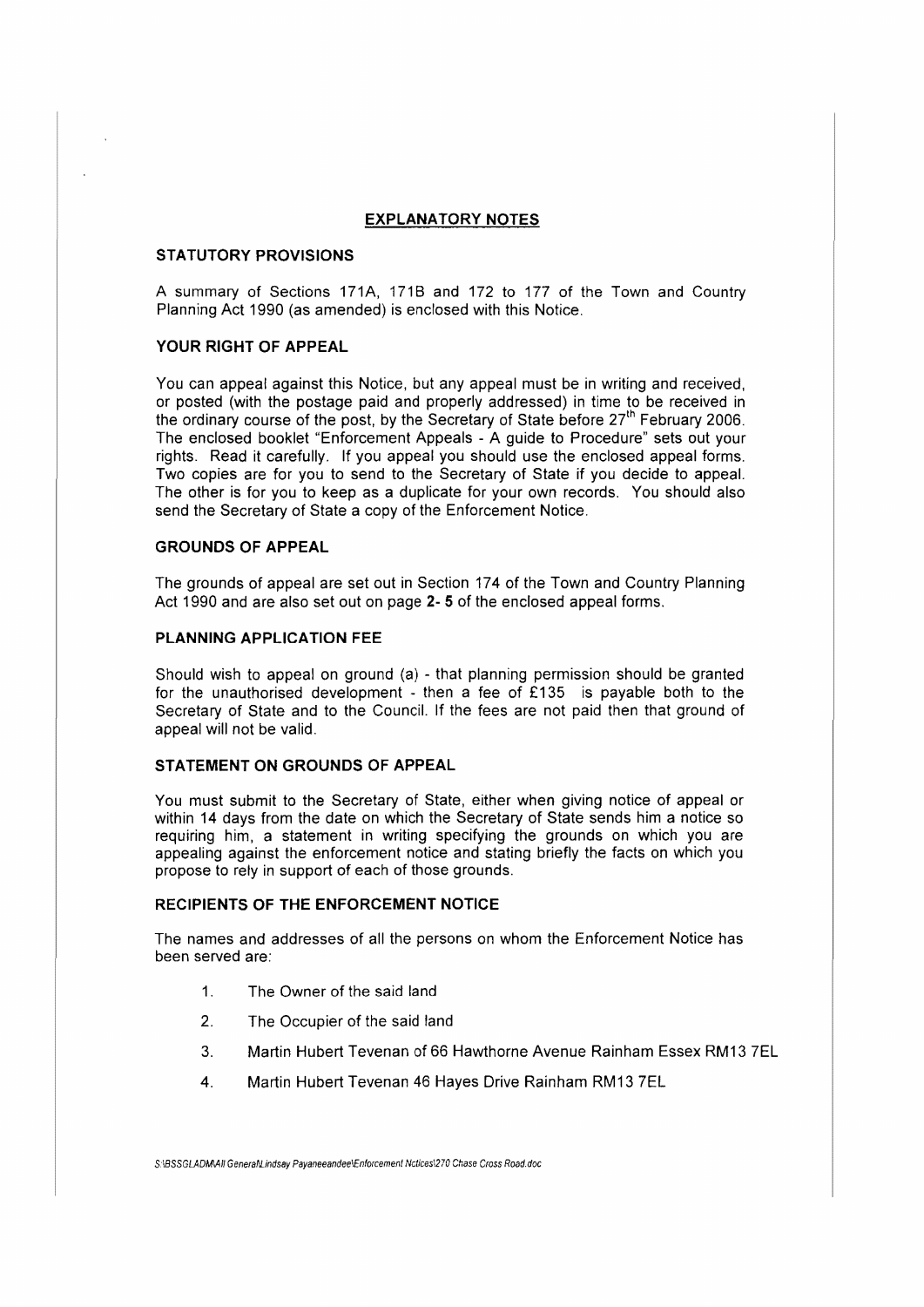5. I Group Mortgages Limited of Malvern House Croxley Business Park Watford WD18 8YF.

 $\hat{\mathcal{A}}$ 

 $\bar{\mathcal{A}}$ 

S:\BSSGLADMAII GeneraN.indsay Payaneeandee\Enforcement Notices\270 Chase Cross Road.doc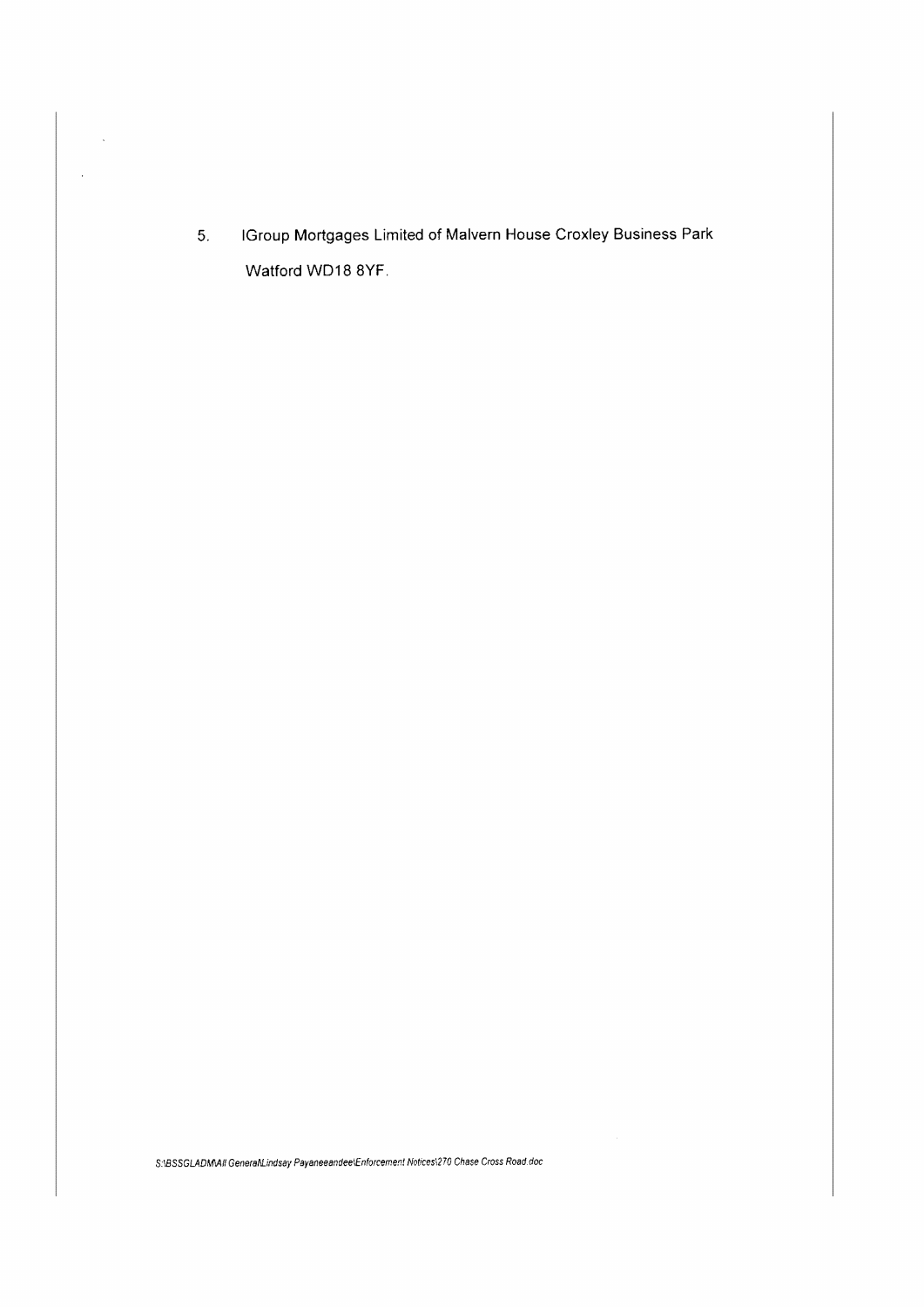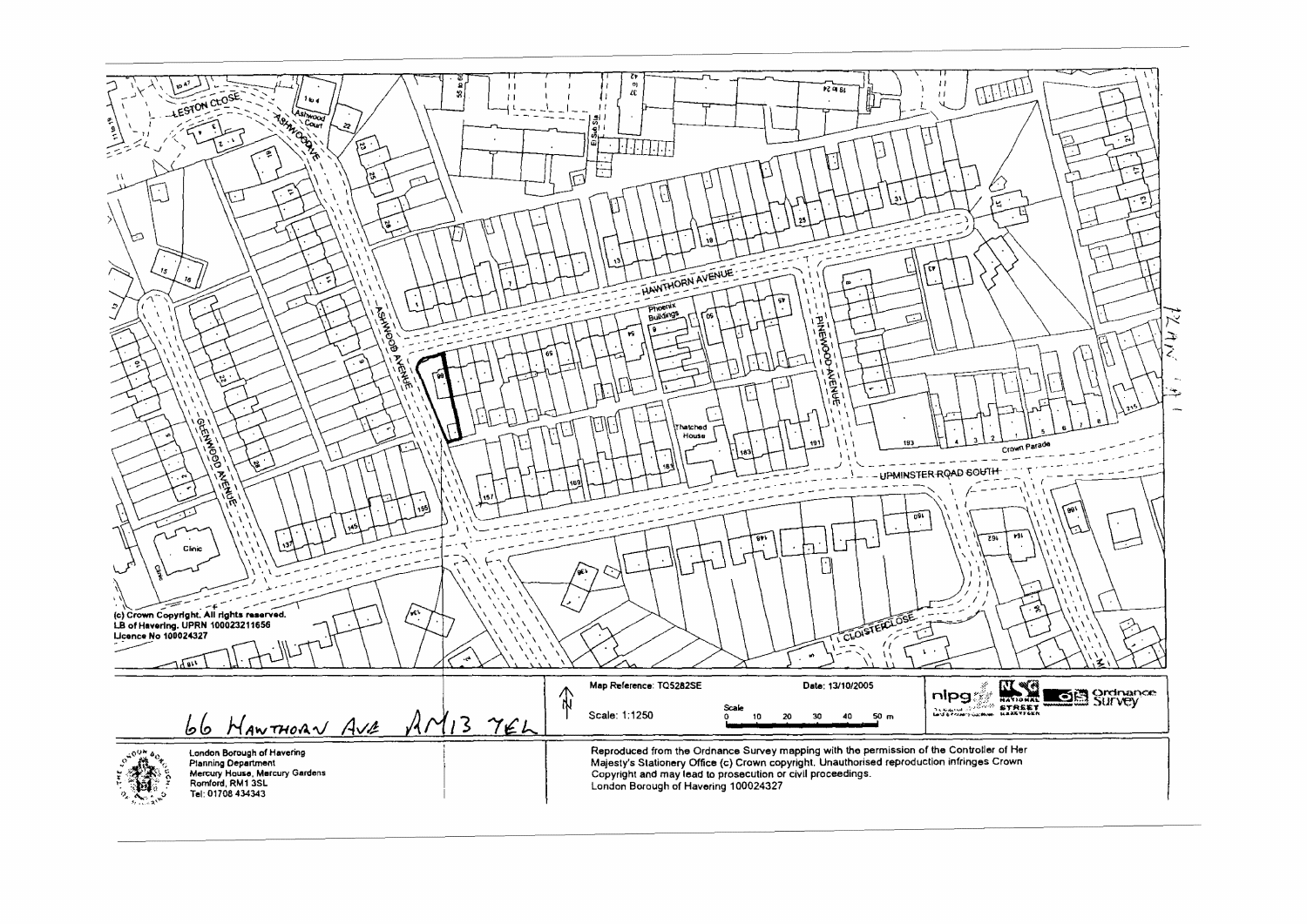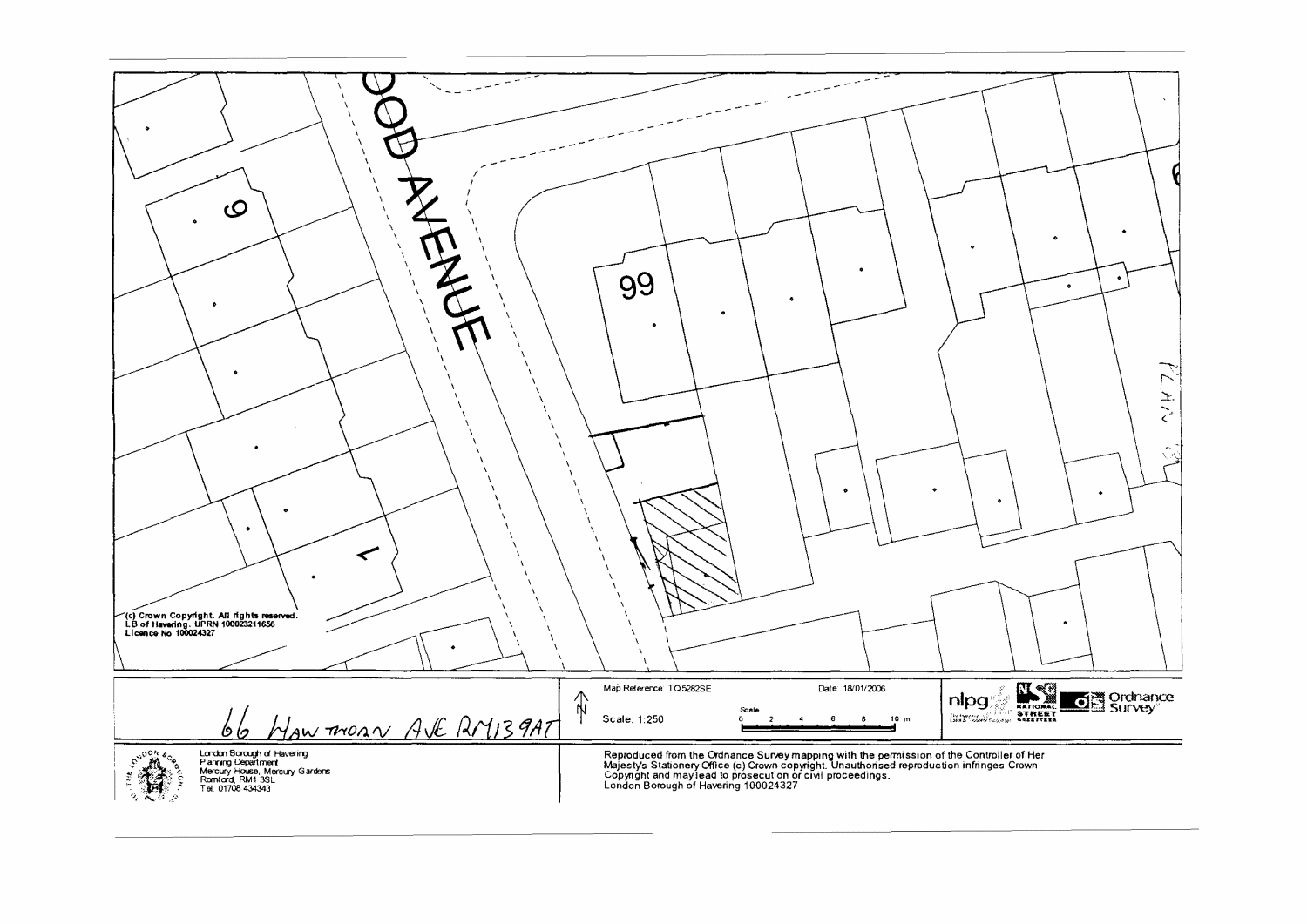## RE: 66 Hawthorne Avenue Rainham Essex RM13 9AT

### **IMPORTANT** - **THIS COMMUNICATION AFFECTS YOUR PROPERTY**

## **TOWN AND COUNTRY PLANNING ACT 1990 (as amended by the Planning and Compensation Act 1991)**

## **ENFORCEMENT NOTICE**

## **TO:** 1. The Owner of the said land

 $\mathcal{L}$ 

- 2. The Occupier of the said land
- 3. Martin Hubert Tevenan of 66 Hawthorne Avenue Rainham Essex **RM13** 9AT
- 4. Martin Hubert Tevenan 46 Hayes Drive Rainham RM13 7EL
- 5. !Group Mortgages Limited of Malvern House Croxley Business Park Watford WD18 8YF.

**ISSUED BY:** London Borough of Havering

1. **THIS IS A FORMAL NOTICE** which is issued by the Council because it appears to the Council that there has been a breach of planning control, under Section 171A(1)(a) of the above Act, at the land described below. They consider that it is expedient to issue this Notice, having regard to the provisions of the development plan and to other material planning considerations.

# 2. **THE LAND AFFECTED**

The land at 66 Hawthorne Avenue Rainham Essex RM13 9ATshown edged in black on the attached Plan A.

# 3. **THE BREACH OF PLANNING CONTROL ALLEGED**

Without planning permission, the conversion, extension and alteration of a domestic garage outbuilding in the rear garden to a separate self contained dwelling shown hatched black on the attached Plan B.

# 4. **REASONS FOR ISSUING THIS NOTICE**

It appears to the Council that the above breach of planning control has occurred within the last four years. The bedroom dwelling has been created by converting, extending and altering an outbuilding in the rear garden .Due to its form, size, limited site area and cramped appearance the development has adversely affected the visual amenity of the street scene and harms the rear garden environment, contrary to Policy ENV1 of the Havering Unitary Development Plan. The development also creates a poor environment for occupiers of the new dwelling contrary to Policy ENV1. In addition the development harms highway safety and amenity through the lack of on-site car parking provision, contrary to Policies ENV1 & TRN18.

# 5. **WHAT YOU ARE REQUIRED TO DO**

of the Company of the property of the Company of the Company of the Company of the Company of the Company of the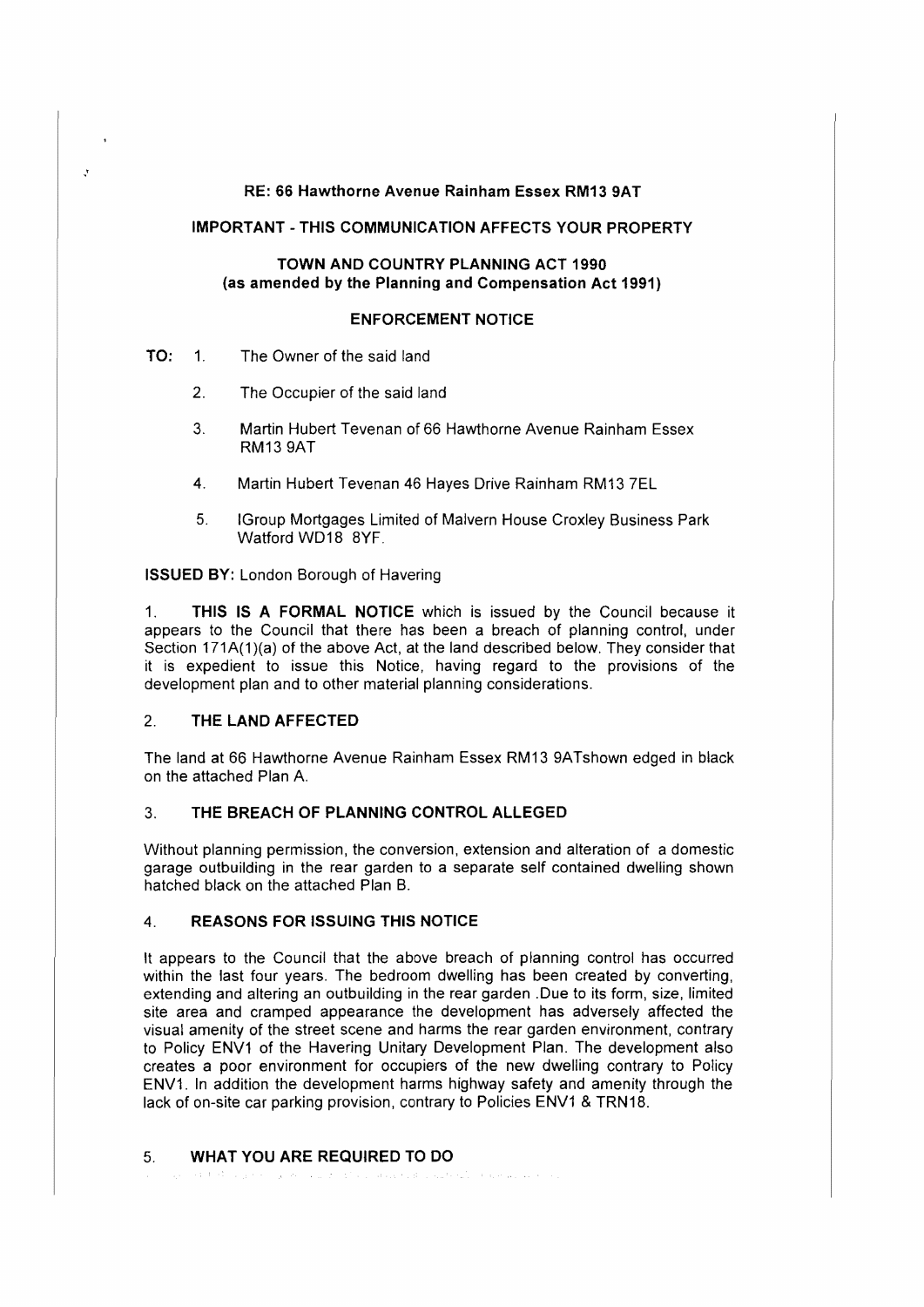(i) Remove conversion of domestic garage outbuilding to an independent residential dwelling

Time for compliance: three months from the effective date of this notice.

(ii) Remove extension of domestic garage outbuilding to an independent residential dwelling.

Time for Compliance: three months from the effective date of this notice.

(iii) Remove alteration of domestic garage outbuilding to an independent residential dwelling

Time for compliance: three months from the effective date of this notice

(IV) Return the outbuilding to a domestic garage consistent with those dimensions which existed prior to the unauthorised works.

Time for compliance: three months from the effective date of this notice.

(V} Remove from the land all building materials, installation, equipment and rubble arising from compliance with the requirements above

Time for compliance: three months from the effective date of this notice

# 6. **WHEN THIS NOTICE TAKES EFFECT**

This Notice **takes** effect on 27'h February 2006, unless an appeal is made against it beforehand

/ Dated:  $\sqrt{7}$ ,  $\mu_{\text{max}}$ , 2006 Signed:  $\frac{1}{\sqrt{2\pi}}\int\frac{1}{\sqrt{2\pi}}\int\frac{1}{\sqrt{2\pi}}\int\frac{1}{\sqrt{2\pi}}$ 

Authorised Officer

on behalf of London Borough of Havering Town Hall Main Road Romford RM1 38D

# **YOUR RIGHT OF APPEAL**

You can appeal against this Enforcement Notice to the Secretary of State by the

development of congress and on the construction of the construction of the construction of the construction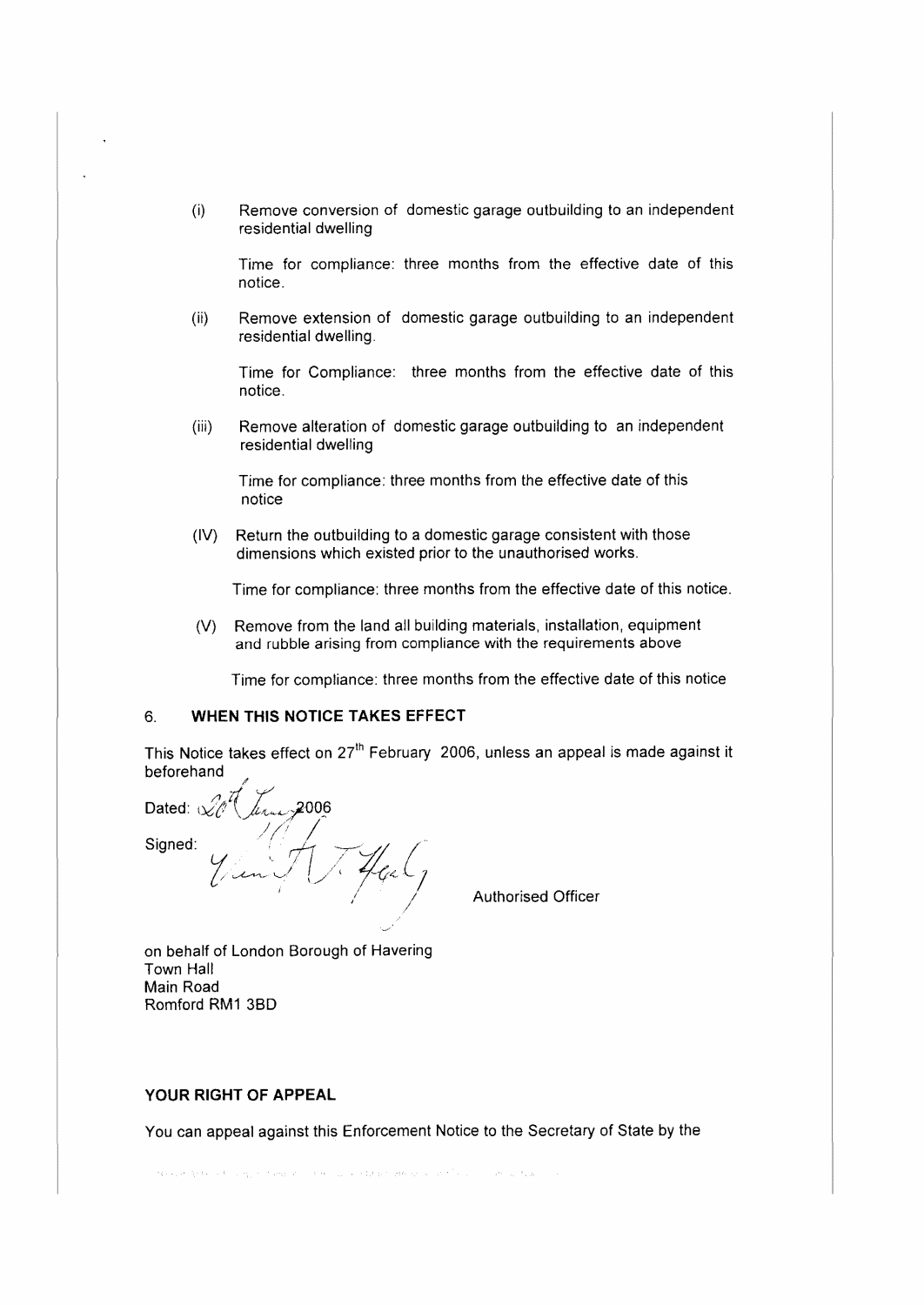$27<sup>th</sup>$  February 2006. Further details are given in the attached explanatory note.

#### **WHAT HAPPENS IF YOU DO NOT APPEAL**

If you do not appeal against this Enforcement Notice, it will take effect on  $27<sup>th</sup>$ February 2006 and you must then ensure that the required steps for complying with it, for which you may be held responsible, are taken within the period specified in the Notice.

### **FAILURE TO COMPLY WITH AN ENFORCEMENT NOTICE WHICH HAS TAKEN EFFECT CAN RESULT IN PROSECUTION AND/OR REMEDIAL ACTION BY THE COUNCIL.**

#### **EXPLANATORY NOTES**

# **STATUTORY PROVISIONS**

A summary of Sections 171A, 171B and 172 to 177 of the Town and Country Planning Act 1990 (as amended) is enclosed with this Notice.

## **YOUR RIGHT OF APPEAL**

You can appeal against this Notice, but any appeal must be in writing and received, or posted (with the postage paid and properly addressed) in time to be received in the ordinary course of the post, by the Secretary of State on  $27<sup>th</sup>$  February 2006. The enclosed booklet "Enforcement Appeals - A guide to Procedure" sets out your rights. Read it carefully. If you appeal you should use the enclosed appeal forms. Two copies are for you to send to the Secretary of State if you decide to appeal. The other is for you to keep as a duplicate for your own records. You should also send the Secretary of State a copy of the Enforcement Notice.

# **GROUNDS OF APPEAL**

The grounds of appeal are set out in Section 174 of the Town and Country Planning Act 1991 and are also set out on pages 2 - 5 the enclosed appeal forms.

#### **PLANNING APPLICATION FEE**

Should you wish to appeal on ground (a) - that planning permission should be granted for the unauthorised development - then a fee of  $E$  135 is payable both to the Secretary of State and to the Council. If the fees are not paid then that ground of appeal will not be valid.

#### **STATEMENT ON GROUNDS OF APPEAL**

You must submit to the Secretary of State, either when giving notice of appeal or within 14 days from the date on which the Secretary of State sends him a notice so requiring him, a statement in writing specifying the grounds on which you are appealing against the enforcement notice and stating briefly the facts on which you propose to rely in support of each of those grounds.

so como servico Mino Berle Candidas e dispuestado finha canto da Socialis e Sociedade y Nobel do C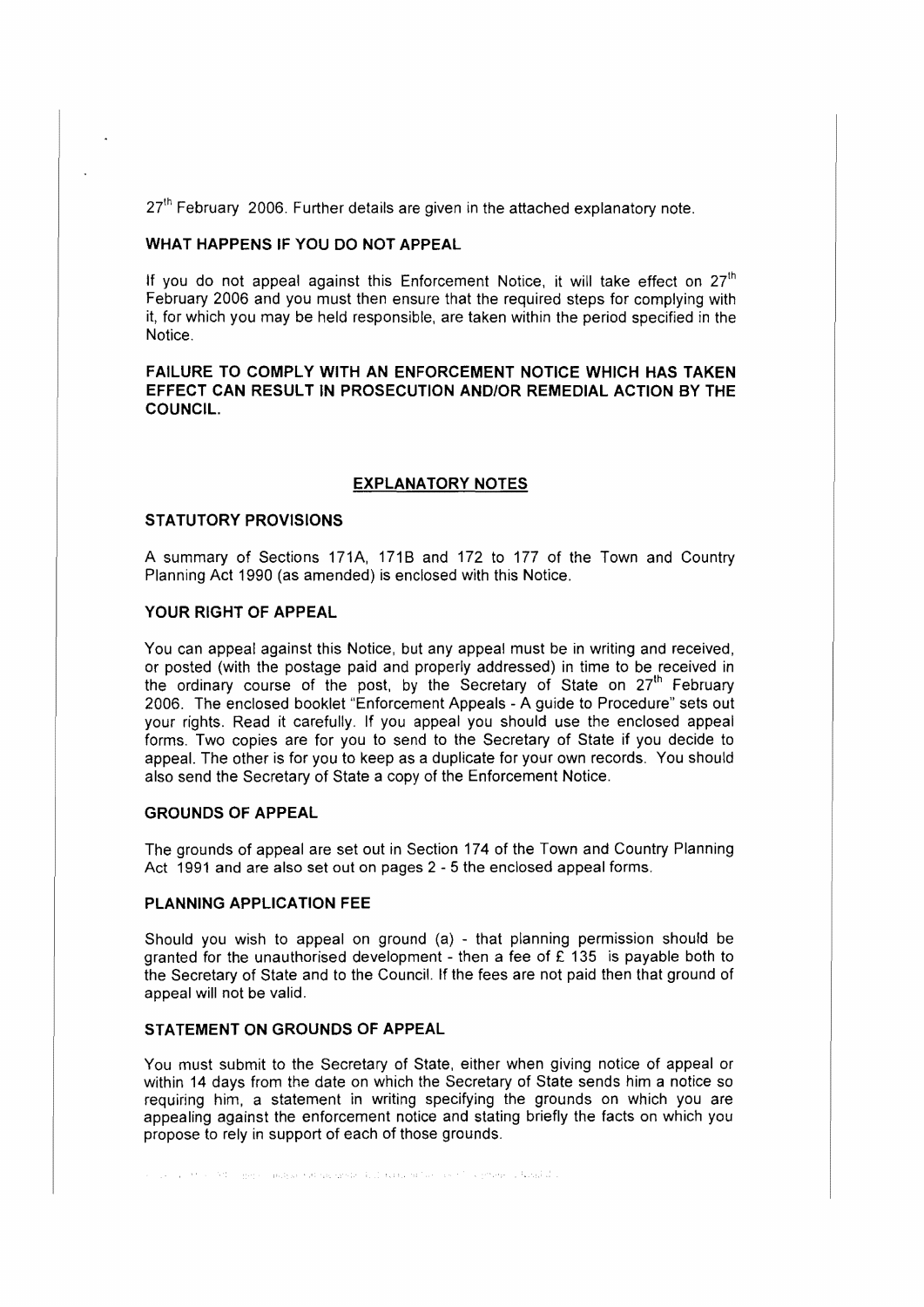## **RECIPIENTS OF THE ENFORCEMENT NOTICE**

l.

 $\ddot{\phantom{0}}$ 

The names and addresses of all the persons on whom the Enforcement Notice has been served are:

- 1. The Owner of the said land
- 2. The Occupier of the said land
- 3. Martin Hubert Tevenan of 66 Hawthorne Avenue Rainham Essex RM RM13 9AT
- **4.** Martin Hubert Tevenan of 46 Hayes Drive Rainham RM13 7EL
- 5. IGroup Mortgages Limited of Malvern House Croxley Business Park Watford WD18 YF

and the 1940s for the subscription was a resource of the problem of the Society for the constant and control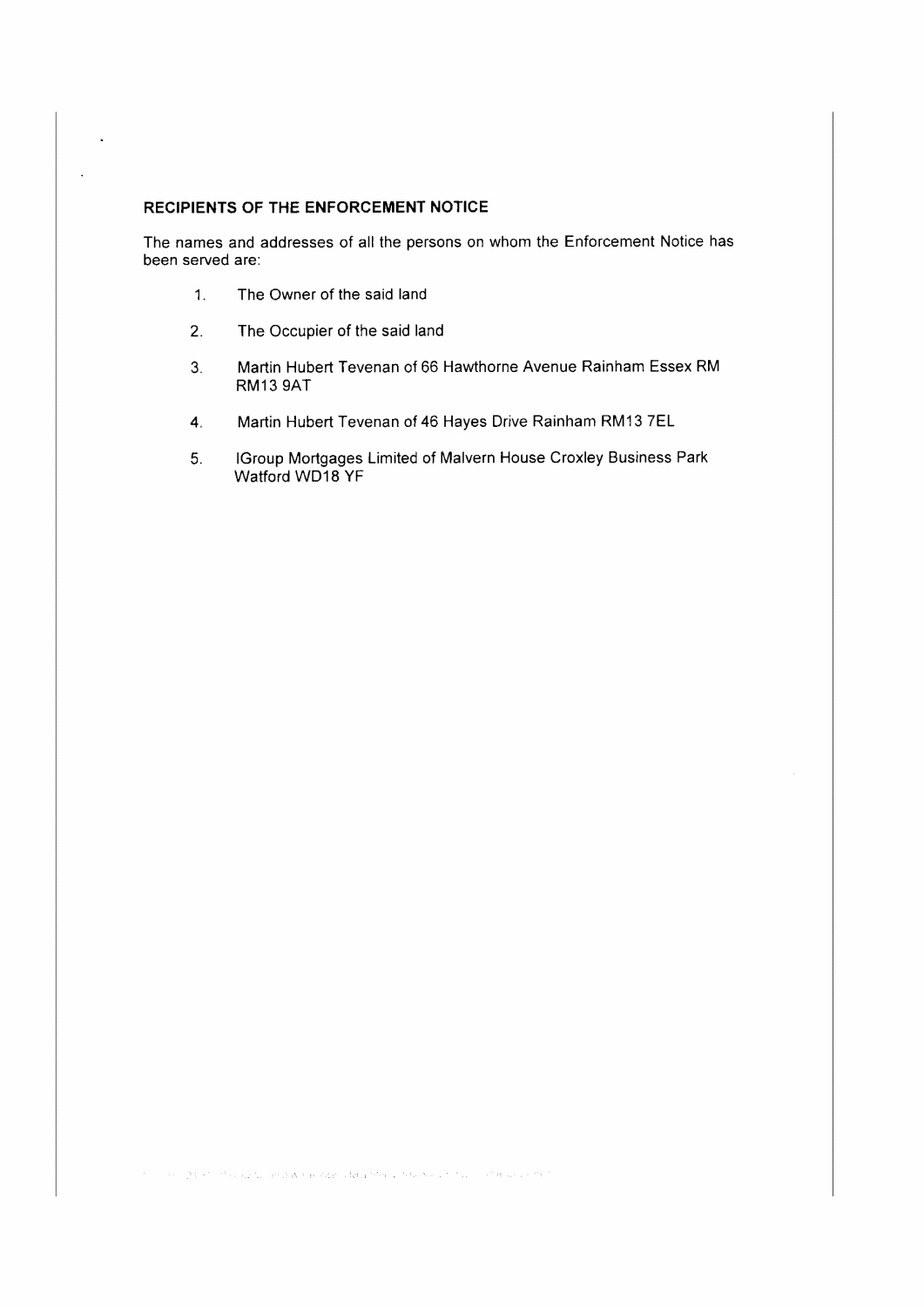